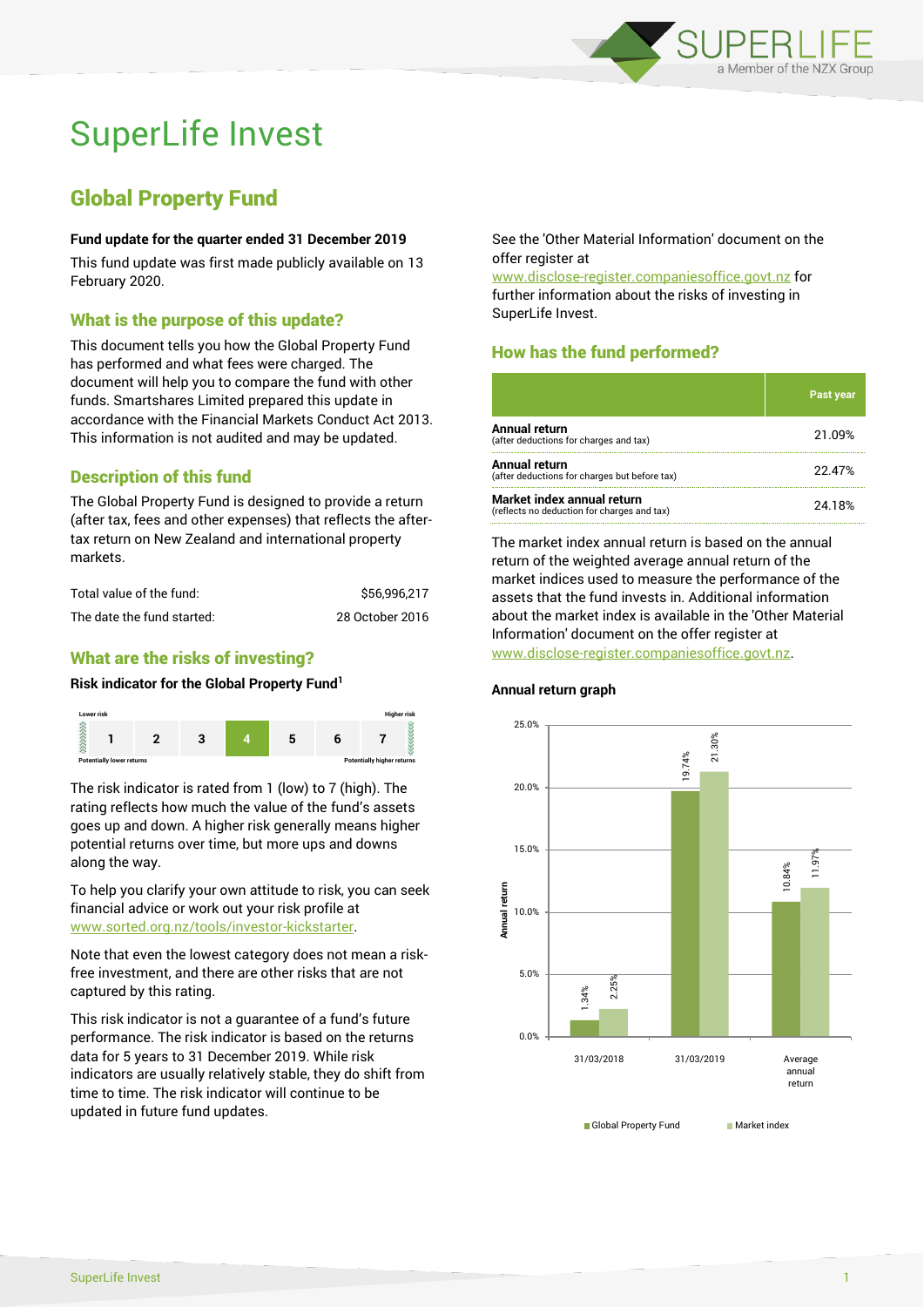

This shows the return after fund charges and tax for each year ending 31 March since the fund started. The last bar shows the average annual return since the fund started, up to 31 December 2019.

**Important:** This does not tell you how the fund will perform in the future.

Returns in this update are after tax at the highest prescribed investor rate (PIR) of tax for an individual New Zealand resident. Your tax may be lower.

#### What fees are investors charged?

Investors in the Global Property Fund are charged fund charges. In the year to 31 March 2019 these were:

|                                                       | % per annum of fund's<br>net asset value |  |
|-------------------------------------------------------|------------------------------------------|--|
| <b>Total fund charges</b>                             | 0.48%                                    |  |
| Which are made up of:                                 |                                          |  |
| <b>Total management and administration</b><br>charges | 0.48%                                    |  |
| Including:                                            |                                          |  |
| Manager's basic fee                                   | 0.37%                                    |  |
| Other management and<br>administration charges        | 0.11%                                    |  |
| Other charges                                         | Dollar amount per investor               |  |
| Administration fee                                    | \$12 per annum                           |  |

Investors may also be charged individual action fees for specific actions or decisions (for example, if an investor has a financial adviser and has agreed to pay a fee to the adviser for providing financial advice). See the Product Disclosure Statement for SuperLife Invest for more information about those fees.

Small differences in fees and charges can have a big impact on your investment over the long term.

GST is included in the fund charges set out above.

### Example of how this applies to an investor

Jess had \$10,000 in the fund and did not make any further contributions. At the end of the year, Jess received a return after fund charges were deducted of \$2,109 (that is 21.09% of her initial \$10,000). Jess paid other charges of \$12. This gives Jess a total return after tax of \$2,097 for the year.

#### What does the fund invest in?

#### **Actual investment mix**

This shows the types of assets that the fund invests in.



#### **Target investment mix**

This shows the mix of assets that the fund generally intends to invest in.

| <b>Asset Category</b>        | <b>Target asset mix</b> |
|------------------------------|-------------------------|
| Cash and cash equivalents    | 1.00%                   |
| New Zealand fixed interest   |                         |
| International fixed interest |                         |
| Australasian equities        |                         |
| International equities       |                         |
| Listed property              | 99.00%                  |
| Unlisted property            |                         |
| Commodities                  |                         |
| Other                        |                         |